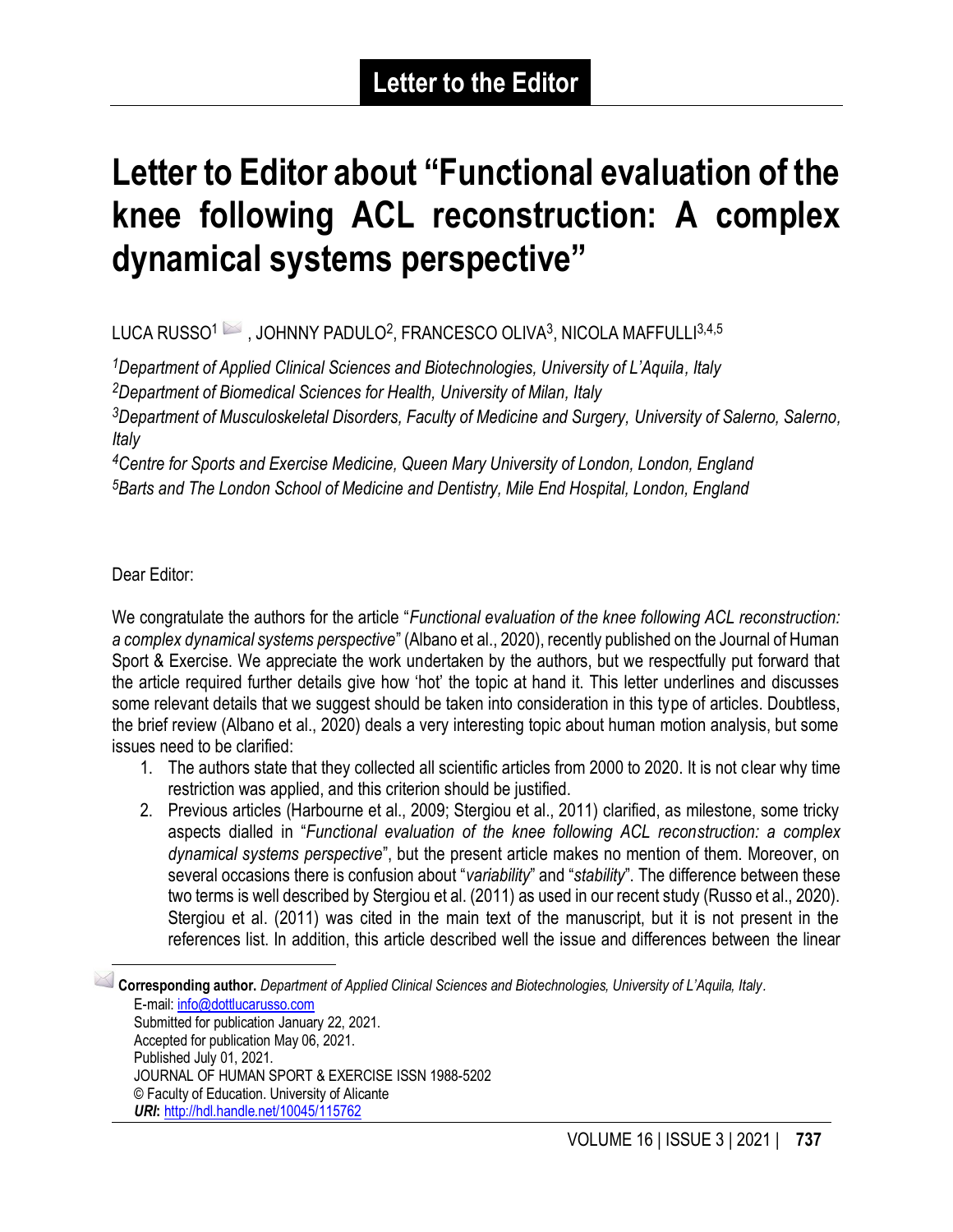and nonlinear analysis. In this respect, the present review (Albano et al., 2020) is a short replication of the work by Stergiou et al. (2011).

3. In our opinion, the misuse of the terms "*variability*" and "*stability*" affects the search strategy because the search included "*variability*", but not "*stability*".

In general terms, it is unclear what this brief review adds to the body of knowledge about ACL and complex dynamic systems. It summarizes some relevant articles in the field, but scientific accuracy and methodological issues should be underlined, according to review guidelines (Impellizzeri et al., 2012). In the abstract, the term "*sport*" is mentioned, none of the references is sport-related. The reported searching strategy and the selection criteria of the articles do not allow reproducing the study. Some cited papers in the results does not match the criteria of Owings et al. (2003) suggesting at least 400 steps to study step kinematic variability on instrumented treadmill. Finally, the brief review does not compare the benefits of linear and nonlinear analysis, and it just summarizes some papers.

The starting point of this brief review (Albano et al., 2020) is very interesting, but does not provide proper details about the "*Functional Evaluation*" because this was not studied, and the article does not provide any suggestions on the best solution to promote the use of these analysis tools for both researchers and professionals. Further rigorous research will need to attend to these points to advance the evidence on this topic.

**Keywords:** Kinematic variability; Stability; Knee; ACL; Gait analysis.

## **Cite this article as:**

Russo, L., Padulo, J., Oliva, F., & Maffulli, N. (2021). Letter to Editor about "Functional evaluation of the knee following ACL reconstruction: A complex dynamical systems perspective". *Journal of Human Sport and Exercise*, *16*(3), 737-739.

## **REFERENCES**

- Albano, D., Romano, B., & Vastola, R. (2020). Functional evaluation of the knee following ACL reconstruction: A complex dynamical systems perspective. Journal of Human Sport and Exercise, 15(4proc), S1242-S1250.<https://doi.org/10.14198/jhse.2020.15.Proc4.25>
- Harbourne, R. T., & Stergiou, N. (2009). Movement variability and the use of nonlinear tools: principles to guide physical therapist practice. Physical Therapy, 89(3), 267-82. <https://doi.org/10.2522/ptj.20080130>

Impellizzeri, F. M., & Bizzini, M. (2012). Systematic review and meta-analysis: a primer. International Journal of Sports Physical Therapy, 7(5), 493-503.

- Owings, T. M., & Grabiner, M. D. (2003). Measuring step kinematic variability on an instrumented treadmill: how many steps are enough? Journal of Biomechanics, 36(8), 1215-8. [https://doi.org/10.1016/S0021-9290\(03\)00108-8](https://doi.org/10.1016/S0021-9290(03)00108-8)
- Russo, L., Di Capua, R., Arnone, B., Borrelli, M., Coppola, R., Esposito, F., & Padulo, J. (2020). Shoes and Insoles: The Influence on Motor Tasks Related to Walking Gait Variability and Stability. International Journal of Environmental Research and Public Health, 17(12), 4569. <https://doi.org/10.3390/ijerph17124569>